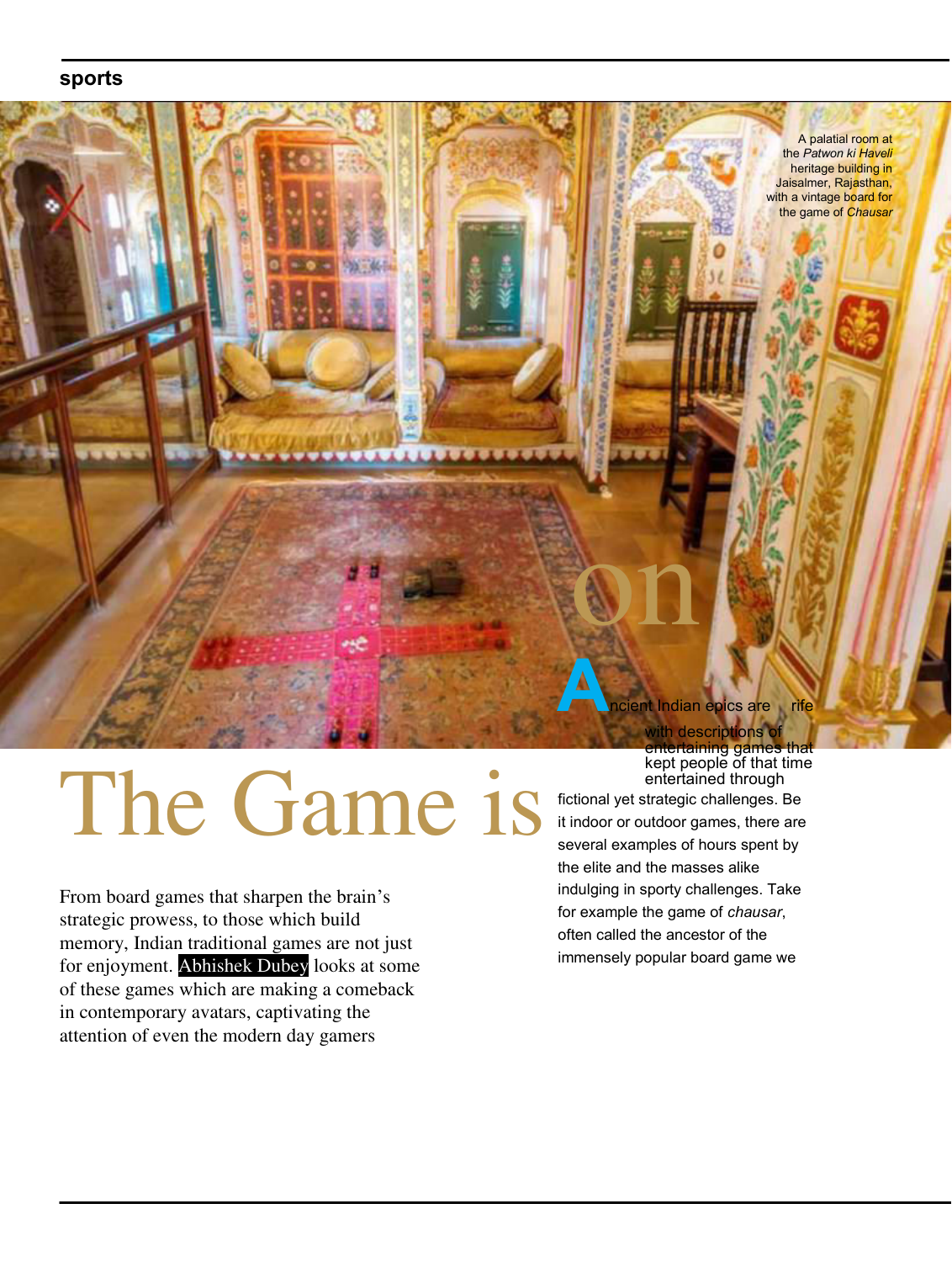now call Ludo. Played by four players on a cross-shaped board, the game involves the strategic movement of markers - four of which are allotted to every player. This is the game that finds a mention even in the Indian epic, *Mahabharata*. The modern avatar, Ludo, is now one of the most popularly enjoyed game on online platforms with thousands of games being hosted online. Historians say similar dice games were popular across India during ancient times. Remnants of oblong dices have been excavated at several Harrapan-era sites. The dice is mentioned in the *Rig Veda* and *Atharva Veda* too.

Another popular game, chess, is believed to have been

it was originally known as *ashtapada* (64 squares) and

checkered bo nout black and white squa ome say *chaturanga* (quadripartite was the original chess game. In Sanskrit, *chatur* means four and *anga* means limbs, that were symbolic of the four branches of an army. Just like an army from the ancient times, the game used pieces shaped like elephants, chariots, horses and soldiers, and was mostly played to sharpen war strategies. The game spread to the Persian kingdom in the 600 CE as *Shatranj*. Another similar game was *chauka bara*, which was played with cowries shells and coins to strategise for wars and also to help children learn counting of

invented in India. Experts say Not all indigenous games are designed to just entertain. A few local games are in fact, aimed towards sharpening memory and observation skills



**Left to right:** The ancient strategy game of aadu *puli attam,* with markers representing lions and lambs; Young boys enjoying the traditional game of Gilli-danda in Turtuk village, Nubra Valley, Ladakh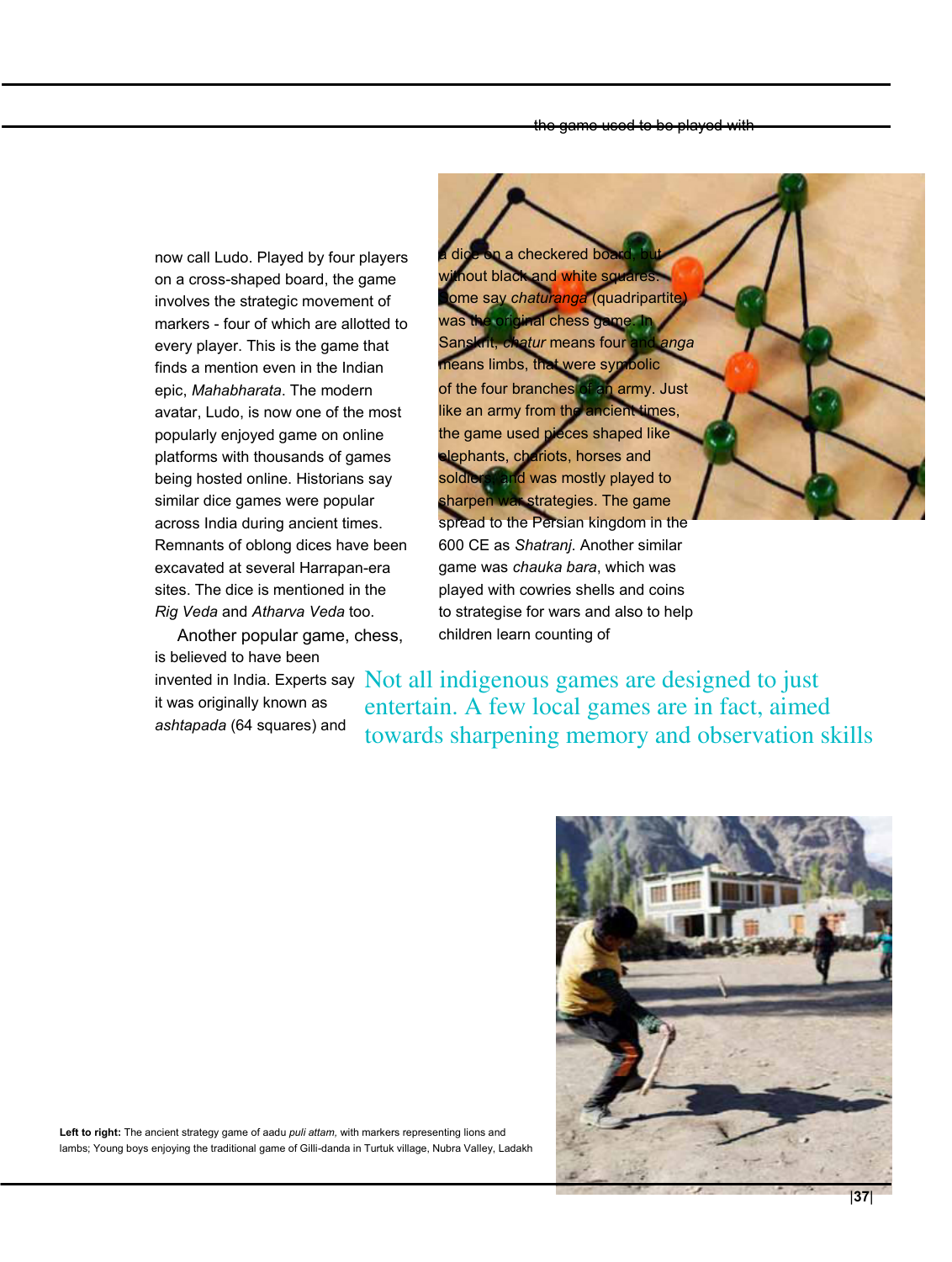# Traditional games still enjoyed across India

### **Traditional Games of North India**

#### *Punjabi Kabaddi* **(Punjab)**

*Chaturanga* **(Uttar Pradesh)** – a form of chess

*Lagori* **(Punjab)** – also called seven stones, it involved placing seven stones on top of each other in decreasing size

*Gatka* **(Punjab)** – a form of martial arts

*Camel race* **(Rajasthan)**

#### **eastern India**

*Tenga* **ball (Assam)** – a game played with a pomelo, a fruit locally called *robaabtenga Along-dolong* **(Assam)** – the local version of London bridge

*Luka-suri* **(Assam)** – hide and seek *Mukna* **(Manipur**) – folk wrestling *Thang-t***a (Manipur)** – folk martial art form *Yubi lakpi* **(Manipur)** – a game similar to rugby but played with an oiled coconut *Cheibi* **(Manipur)** – an ancient form of fencing **Naga Wrestling (Nagaland)**

*Achugwi Phan Sohlaimung* **(Tripura)** – wrestling *Dwkhwi Sotonmung* **(Tripura)** – tug of war



#### **Traditional Games of South India**

*Mallakhamba* **(Tamil Nadu)** – it is a combination of gymnastics and yoga, where a participant displays acrobatic skills on a long pole (*mallakhamba*)

*Sathurangam* **(Tamil Nadu**) - chess *Chinni Dandu* **(Karnataka)** – or *gilli danda*, it involves hitting a small stick with a larger one

*Buguri* **(Karnataka)** – the classic game of top

*Vallamkali***/ Snake Boat ( Kerala)**

#### **Traditional Games of Western India**

**Slingshot (Maharashtra)** – the classic slingshot or *gulel Kho kho* **(Maharashtra)** – a traditional game of tag *Pagathiya* **(Gujarat)** – the classic game of hopscotch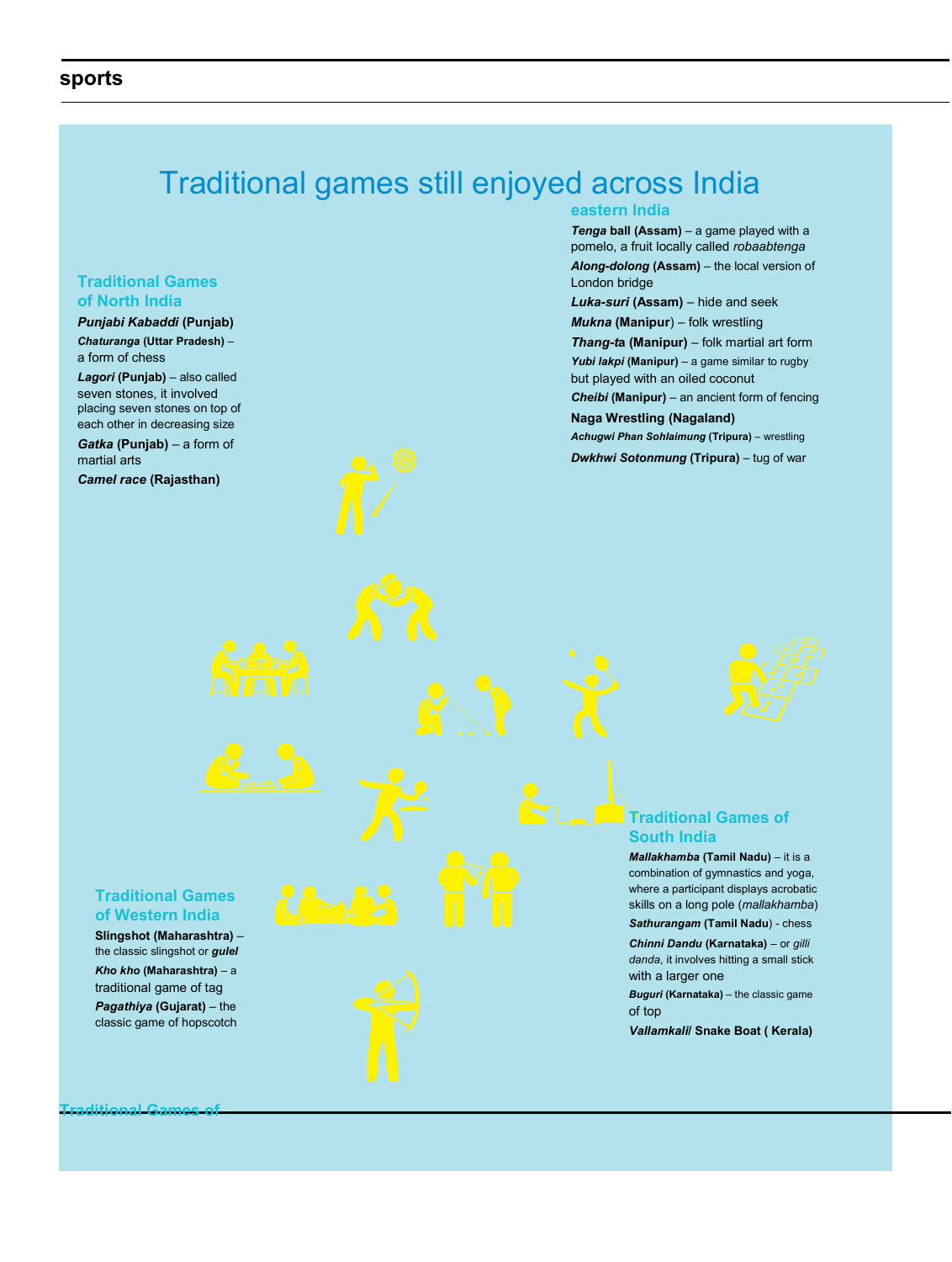these hand-painted cards are precursors to today's Nadu are, in fact, aimed towards strengthening memoryand observation skills

around 1300 AD,

numbers. While it was originally played on squares stitched on silk fabric, a simpler version of the game is played in Southern India with chalk lines drawn on the floor. A similar traditional board game that is played even today is *kattam vilayattu*. A variation of tic-tac-toe, the game used to be played with shells, coins or even stones!

Card games too were popular in India during the medieval era. An example is *ganjifa*, which was immensely popular in Mughal courts. Mentioned in historical records beginning

playing cards. The circular or square *ganjifa* cards, intricately painted in vibrant colours and motifs inspired by nature, mythology or life, were played in groups. While the game may have been lost to time, the art of *ganjifa* making is still alive in pockets of the country. These games were mostly developed to sharpen the brain or skills. A few

A large scale board used by Indian royals to play the game of *Chausar*. *Chausar*, a strategic board game is closely related to the ancient games of *chaupar*, *pachisi* and Ludo

local games of Tamil

Indian epics are rife with descriptions of entertaining games that kept our mythical heroes entertained through strategic challenges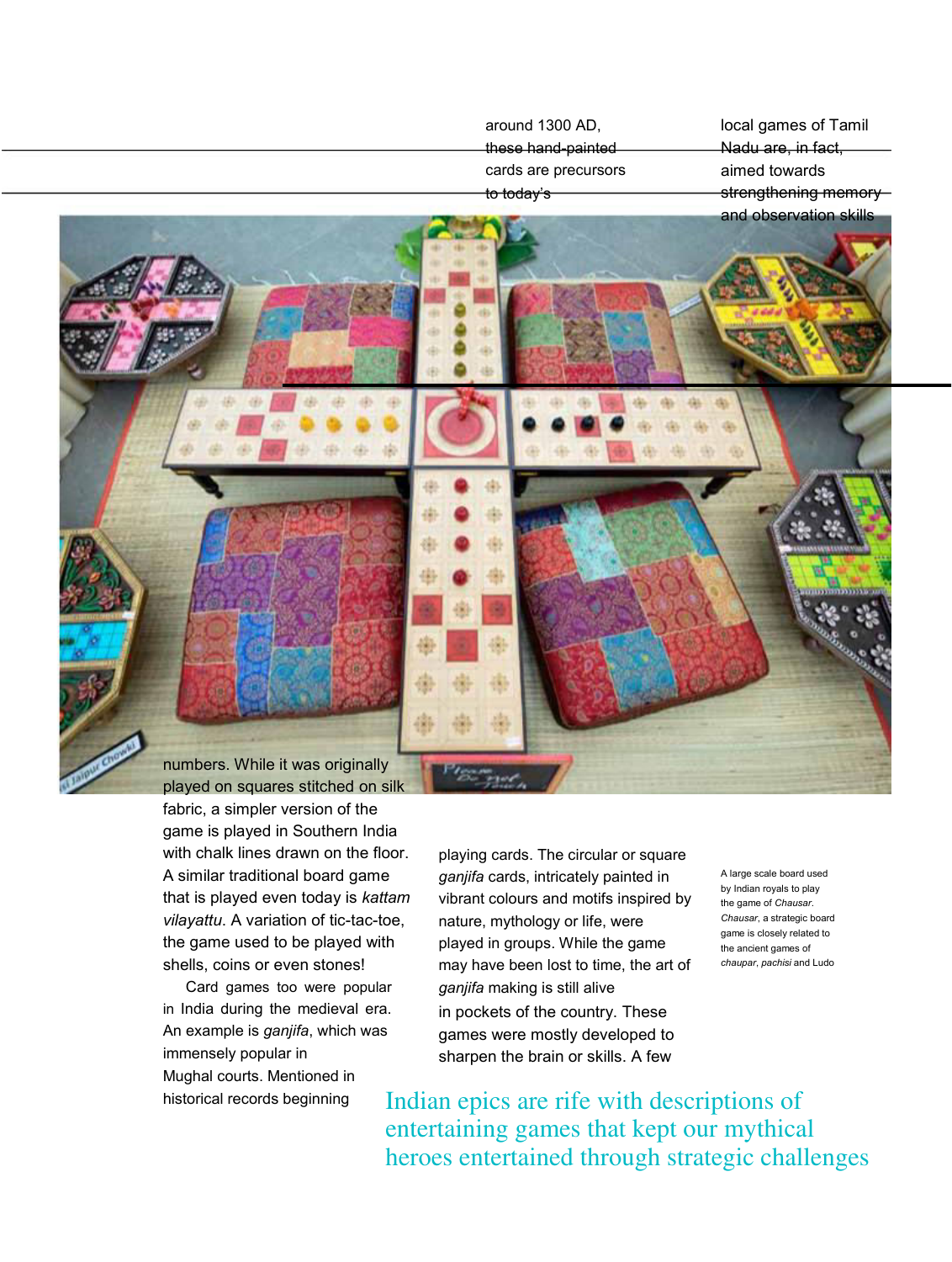Many of the traditional Indian games have even evolved in from and rules to sustain the vagaries of time and entertain the contemporary gamer

> - *pallankulli attam* and *aadu puli attam* (also known as *huli gatta* in Karnataka and *puli joodam* in Andhra Pradesh) being two of them. The first, which requires two columns of boards with seven shallow cups and objects to resemble coins (pebbles, seeds or shells), is played by two or four players, while the second, boasts a rather interesting set of rules involving coins representing goats and tigers!

A set of painted ivory or *ganjifa* playing cards from the Deccan region (left) and from Rajasthan (right) from the 18th-19th century

Interestingly, many of these ancient indoor games are being reborn on online gaming platforms.

## **LOCAL FLAVOUR**

India is also the birthplace of several outdoor games, that are known across the world by different names. What the rest of the world calls catch-and-throw,

the residents of Assam's Karbi Anglong district call *dhup-khel*. But the key element that sets the two apart is the object being thrown and caught – a fabric ball. It is one of the more popular games among local women. Lore says originally, women used to wrap cloth around a vegetable and use it as a ball! It has often been seen that traditional games used ingredients found locally.

An apt example is the game of *gilli-danda*, which is popular across rural India even today. Played with two pieces of sticks and a stone



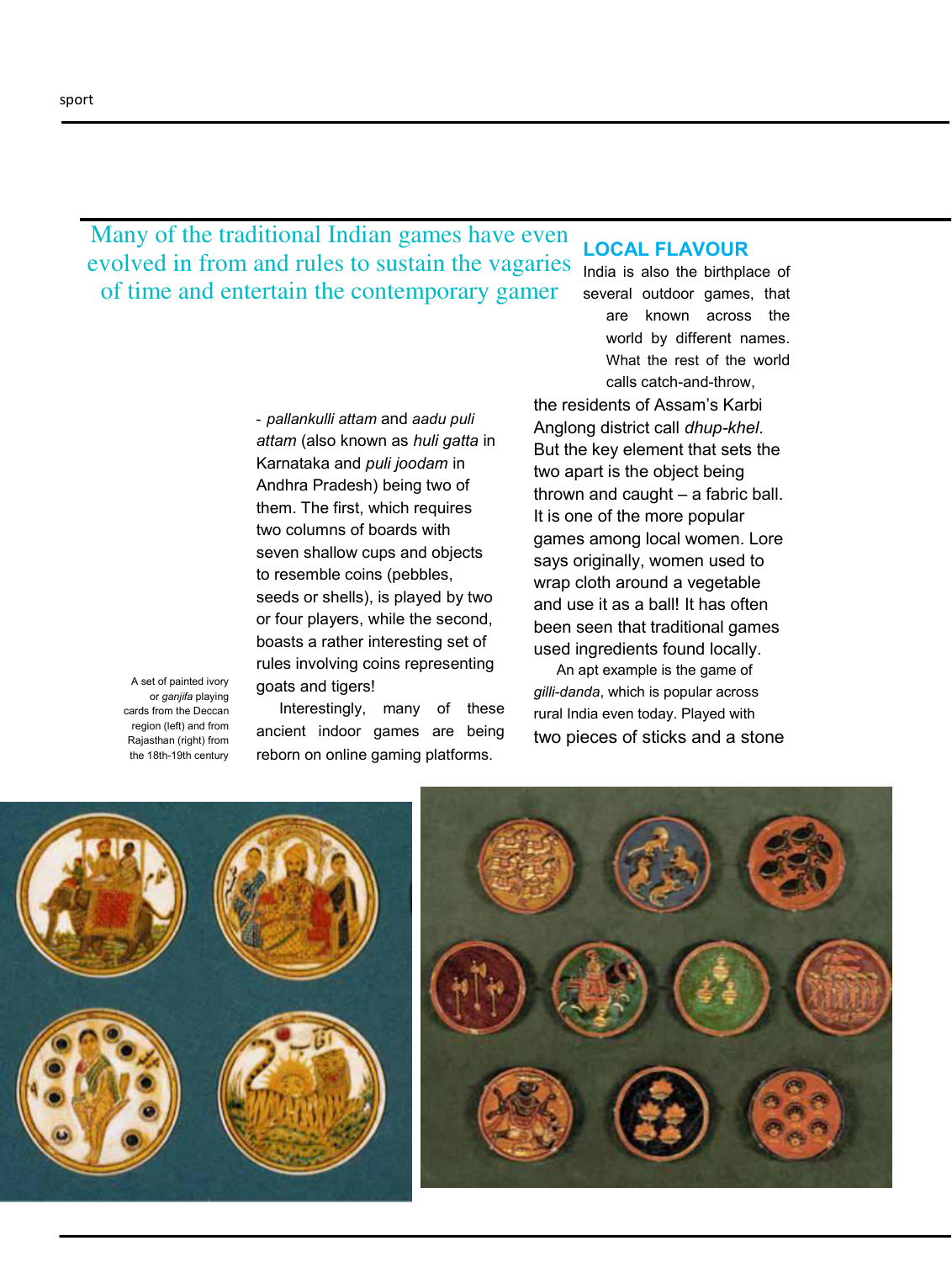

**Top:** A referee initiating a game of *insuknawr* in Mizoram. The game is related to modern day tug of war and involves one team pushing the other out of bounds with a bamboo stick; **Bottom:** The board for the Tamil game of *pallankulli attam* with seven different cups and can be played with pebbles for markers



or a rounded object, it can be played between two or more players. History says this game was popular in the region around 2000 years ago.

The beauty of these sports is that, while such modern games as football and boxing exist, traditional ones are still intrinsic to everyday life across the country. Take for example Mizoram's *insuknawr*, a sport where participants try to push

each other out by holding a bamboo or a wooden staff. Such is the importanc e of this indigenou s game that its